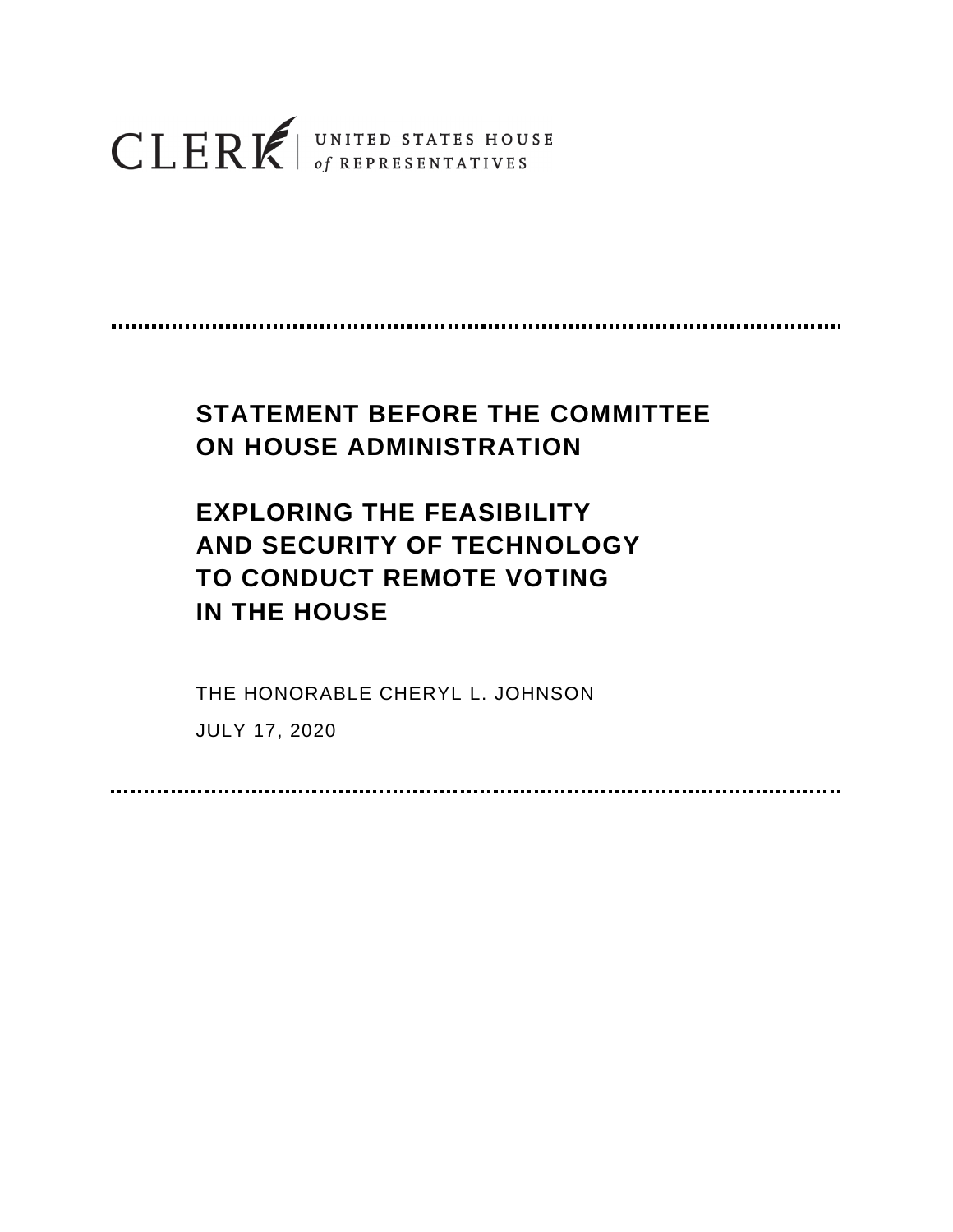Chairperson Lofgren, Ranking Member Davis, and Members of the Committee:

Thank you for inviting me to participate in this hearing on such a critical topic.

Since 1789 the Office of the Clerk has supported the legislative functions of the U.S. House of Representatives. The Clerk maintains the House Journal, carries bills to the Senate, delivers enrolled bills to the White House, maintains the official records of the House, and certifies the passage of legislation. The Clerk is responsible for verifying the accuracy of each vote, tallying the vote, recording the vote, and transmitting the results to the public.

After 181 years of manual voting, the House passed the Legislative Reorganization Act of 1970 authorizing electronic voting. And while the bill was passed in 1970, it was another three years before the system was developed and put into use. That system, the Electronic Voting System, or EVS, is a real-time, computerized information system. The EVS resides on its own private air-gapped network, separated from the House network, which affords it a very high level of security.

The voting procedures are as follows:

- Voting stations are distributed throughout the House Chamber and each is equipped with a voting card slot, voting buttons, and a system-readiness indicator.
- Each Member who chooses to vote electronically does so by inserting a personalized voting card into a voting station and selecting a voting button to cast his or her vote.
- Voting results are displayed on screens in the Chamber.

In 2018 we upgraded all the voting stations with the latest proximity card reader technology and new assistive technology for members with visual impairments. We added an LED display to provide additional vote confirmation to members directly on the voting station. We also implemented a new network architecture for greater security and flexibility for future expansions.

I am confident that we will rise to the occasion, as we always have, as the House looks to our Office to inform and implement the critical decisions it will make in the coming months and years to preserve and protect the legislative process.

Recently, many of our staff worked around the clock to develop a new electronic system for filing legislative measures and extensions of remarks, the eHopper. Since the Speaker's April 6 announcement of this new policy, there have been 1,213 measures filed electronically and 51 filed traditionally. There have also been 869 submissions for the Congressional Record.